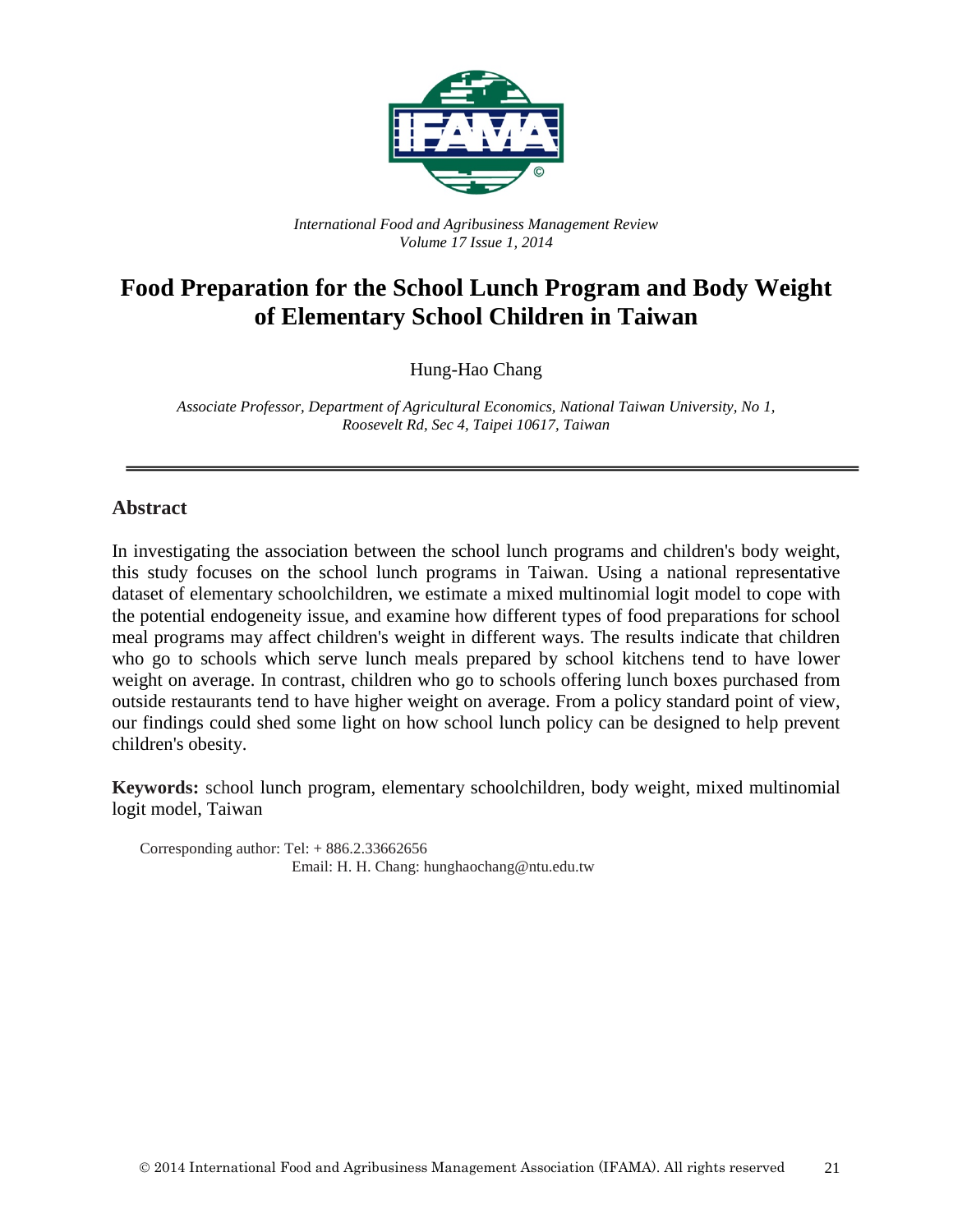### **Introduction**

Childhood obesity has become a global epidemic problem and this alarming trend of obesity rates among children continues to generate serious concern. Obesity during childhood is highly correlated with being overweight throughout adulthood, and obese children are substantially more likely to develop health problems such as high blood pressure as early as adolescence, coronary problems, diabetes, etc (Whitaker et al. 1997). Moreover, childhood obesity would influence long-term psychological problems and labor market results (Daniels 2006; Dietz 1998). Many of these problems impose a substantial burden on healthcare systems. In Taiwan, one in every four children is considered overweight or obese and the prevention of childhood obesity has become one of the primary government policy objectives (Chen et al. 2006; Hsieh and FitzGerald 2005).

Precluding genetic and medical conditions among all of the factors that are associated with children's obesity, the school environment has been shown to be one of the most significant determinants, because schoolchildren normally spend more than half a day in school and school lunch meals are an important source of their daily food consumption (Mirtcheva and Powell 2009; Schanzenbach 2009). From a policy standard point of view, understanding the association between school lunch programs and children's body weight could shed some light on how school lunch policies can be designed to prevent children's obesity.

In Taiwan, the school lunch program was introduced back in 1973, and it was implemented in elementary schools for schoolchildren under 12 years old. The policy goal of the program is to ensure that every young student can have lunch at school to maintain a healthy lifestyle. Hungry and malnourished children are at a great disadvantage in succeeding in a learning environment. However, due to the limited financial budget of each county government, this program was not implemented across the entire nation. To ensure that every school child can eat lunch at school, the government is proposing to enforce that each elementary school provide lunch meals starting in 2015. Therefore, a better understanding of the relationship between school lunch programs and children's health is of particular interest in Taiwan, especially at this point in time.

According to the Hygiene Law of the school lunch program, school lunches have to include rice, at least two kinds of vegetables, one type of meat and a bowl of soup. With respect to the dietary requirement, there is no specific regulation of nutrient intakes that should be implemented in each lunch meal (Ministry of Education 2002). Prices for these lunches are set by the school board's lunch program in each school. The school board generally consists of school teachers, local government officials, and parent representatives. On average, the prices of school lunches are NT\$30–55 per meal. Parents have to pay money every month for these school lunches. However, students with disability, or from low or middle-income families, can receive their school lunches free of charge because the government will cover the cost (Ministry of Education 2002).

In general, there are two different methods for preparing school lunch meals in Taiwan. Some schools prepare the meals in their on-site kitchens, while some schools do not have a kitchen or do not have the capacity to provide cooking facilities. For those schools without food facilities on campus, hot lunch boxes are ordered from large food serving companies or restaurants nearby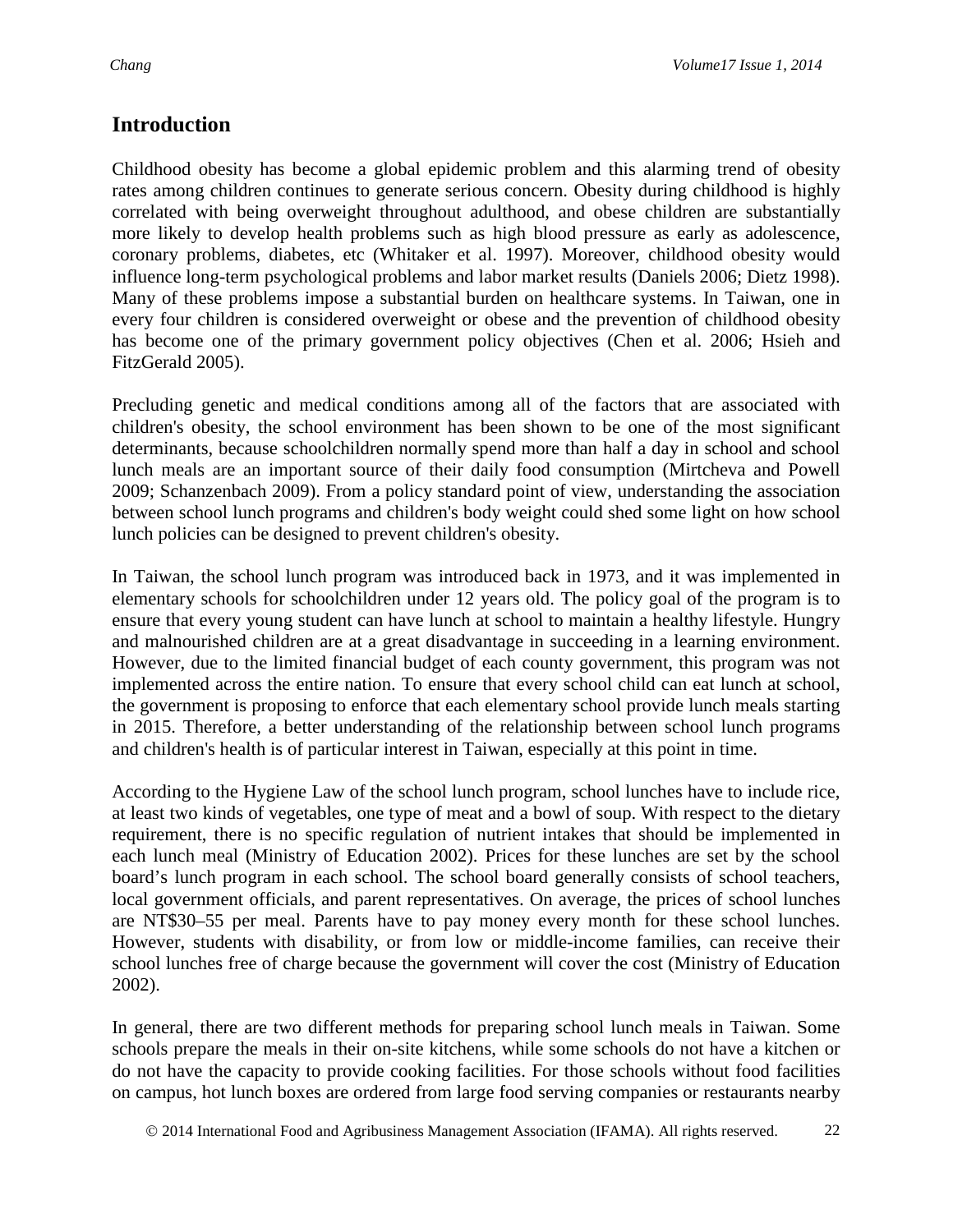according to the assessment and planning of the school. In this case, the school simply plays a supervisory role in monitoring the contents of the lunch boxes provided by the food companies to ensure that they satisfy the minimum requirement of food servings. That is, the school just makes sure that each meal contains rice, at least two kinds of vegetables, one serving of meat and a bowl of soup, but with little information on how these meals are prepared. Because the preparation/provision of school meals differs in various schools, it would be interesting to investigate whether schoolchildren's health also differs in relation to these lunch programs. Given the high public health priority to address the epidemic of childhood obesity, it seems worthwhile to investigate whether these two different types of food preparation of school lunch meals may have different influences on children's body weight.

In light of the importance of the school lunch program, empirical evidence has been provided, with most of it generated in the U.S. Among these studies, much attention had been paid to understanding the roles of socioeconomic characteristics, lifestyle behaviors of children, as well as parental and family conditions which may determine the likelihood of participation in the school lunch program (e.g., Akin et al. 1983; Fox et al. 2009; Gleason 1995; Hofferth and Curtin 2005; Maurer 1984; Mirtcheva and Powell 2009). Until very recently, a few studies examined the influence of school lunch programs on children's body weight; however, their findings are at best inconclusive. For instance, using data from the 1997 child development supplement conducted by the University of Michigan and controlling for self-selection bias, Hofferth and Curtin (2005) found no significant relationship between participation in the school lunch program and body weight of schoolchildren. In contrast, using data of 17,656 children in 994 schools drawn from the early childhood longitudinal study of kindergarten classes in 1998-1999 in the U.S., Millimet, Tchernis, and Husain (2008) found a positive effect of the school lunch program on children's body weight. Using similar data, Schanzenbach (2009) also found a positive relationship between school lunch programs and children's body weight. There are many possible reasons for the inconclusive findings of the previous studies, such as different samples or methodologies. However, no study so far has examined the role of food preparation in the school lunch program.

This study assesses the relationship between the school lunch program and children's body weight in Taiwan.<sup>[1](#page-2-0)</sup> The primary objectives of this study are to answer the following questions: 1) What are the roles of children's socio-demographic characteristics, family factors and school environment in regard to children's participation in the school lunch program? 2) Given that there are three different types of school meal programs for elementary schoolchildren in Taiwan: (a) no school lunch programs, (b) school lunch programs with meals from restaurants outside of school and (c) school lunch programs with meals prepared in on-site kitchens at school, which is associated with the highest probability of childhood obesity?

Using a nationwide survey dataset of the elementary schoolchildren in Taiwan, a mixed multinomial logit model is estimated to investigate the effects of the school lunch programs on

<span id="page-2-0"></span><sup>&</sup>lt;sup>1</sup> To the best of our knowledge, there was only one study in Taiwan on school lunch programs. Chen et al. (2009) examined the association between food insecurity and disease as well as mental health of schoolchildren in Taiwan. Their study did not find any significant effects of school lunch programs on alleviating the harmful health effects of food insecurity for poor children.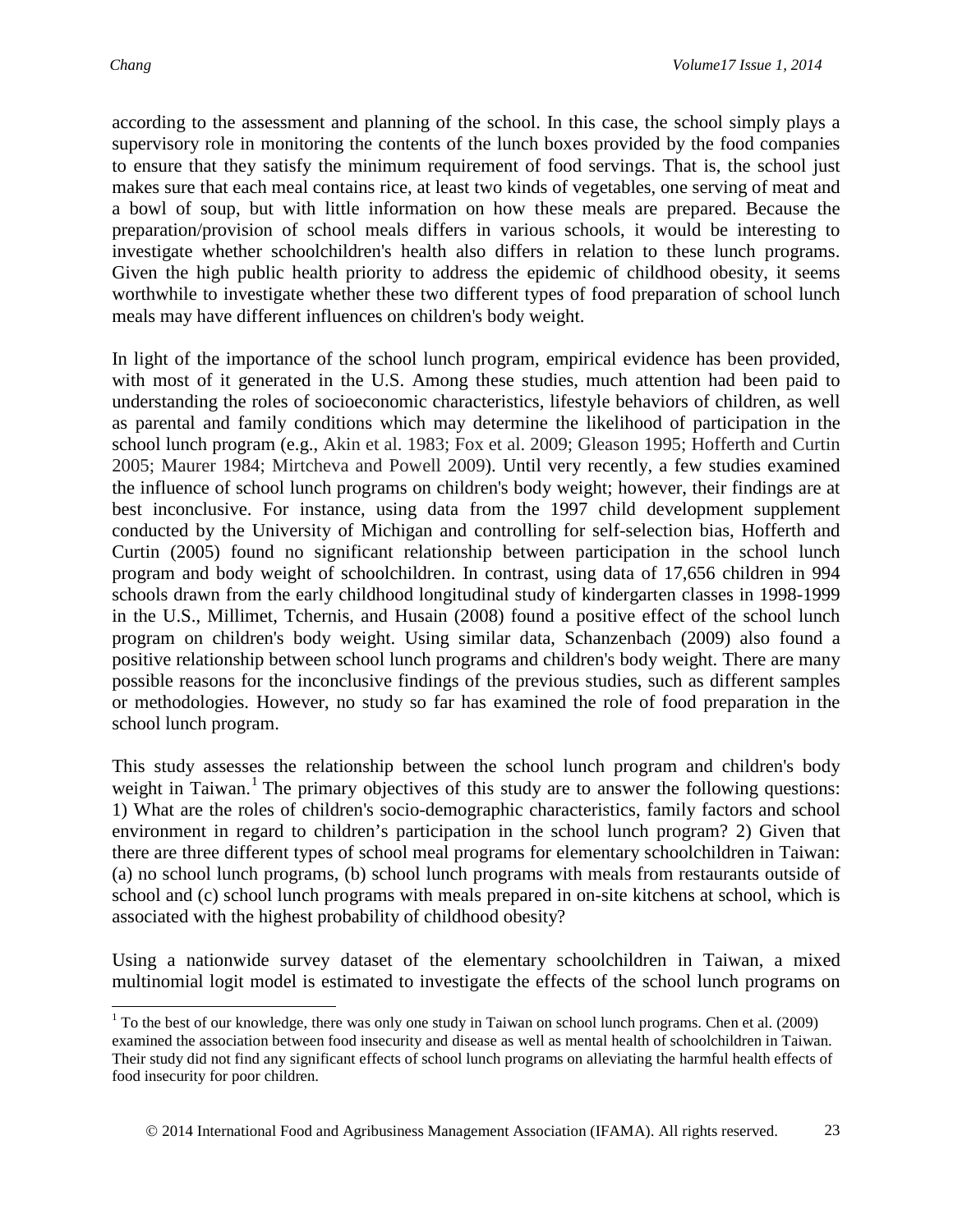children's body weight. Several interesting findings are revealed. In accordance with the findings of previous studies, socio-demographic characteristics of children and their parents significantly determine both the likelihood of children receiving school lunch programs, and their body weight. In regard to the effects of the school lunch programs, we found that lunch meals prepared in on-site kitchens at school are significantly related to a lower likelihood of being overweight of schoolchild. In contrast, lunch meals ordered from outside restaurants appear to lead to a higher chance to be overweight of schoolchildren. Moreover, a positive self-selection bias between the school lunch program and children's body weight is evident, i.e. the school lunch programs are correlated with children's weight due to some unobserved common factors.

The remainder of this paper is organized as follows. The data used in this study are introduced in the next section. A theoretical framework for the empirical analysis and econometric strategy is then discussed. After presenting the empirical results, we conclude this paper with a brief summary.

# **Data**

Our data were drawn from the Nutrition and Health Survey in Taiwan for Elementary School Children (NAHSITC), conducted by the Bureau of Foods and Hygiene of the Department of Health in Taiwan in 2002. The NAHSITC survey was specifically designed for elementary schoolchildren aged from 6 to 12 years. A multistage stratified sampling scheme was used. In the first stage, 359 townships of Taiwan were divided into thirteen regions according to their ethnicity and geographic location. Within each region, eight schools were selected using probability proportional to their population. Therefore, NAHSITC is representative of the population of the elementary schoolchildren population in Taiwan.<sup>[2](#page-3-0)</sup>

The primary purpose of this survey was to develop and implement appropriate public health and educational measures to promote health through proper nutrition. The detailed information on nutrition, diet and health was well documented. Not only children's but also parents' profiles were included. Information at both the individual and aggregate level, such as school environment and resources, were recorded as well. In total, 2,419 elementary schoolchildren were chosen for the designated survey. After deleting some observations with missing values, the final sample consists of 2,017 elementary schoolchildren.<sup>[3](#page-3-1)</sup>

The dependent variable of interest was whether each child was provided with a school lunch. As indicated earlier, schoolchildren were separated into three subgroups, due to the different types of the school lunch programs: children without school lunch, children who are served school lunch prepared by the on-site school kitchen and children with lunch meals ordered from restaurants outside their schools. The other dependent variable was the overweight status of each child. In this dataset, body mass index (BMI) measured as the ratio of weight (in kilogram) to

<span id="page-3-1"></span><span id="page-3-0"></span><sup>&</sup>lt;sup>2</sup> Detailed information on survey designs can be found in Fu et al. (2007).<br><sup>3</sup> In the NAHSITC dataset, approximately 12% of the schoolchildren (i.e. 298 students) have missing values on body weight. Unlike self-reported measures, weight and height of each school child were measured by the school clinics. These students may have missed the scheduled body checking either because they had classes or for other reasons. For the remaining missing values in our sample, the detailed information on the parents was not reported.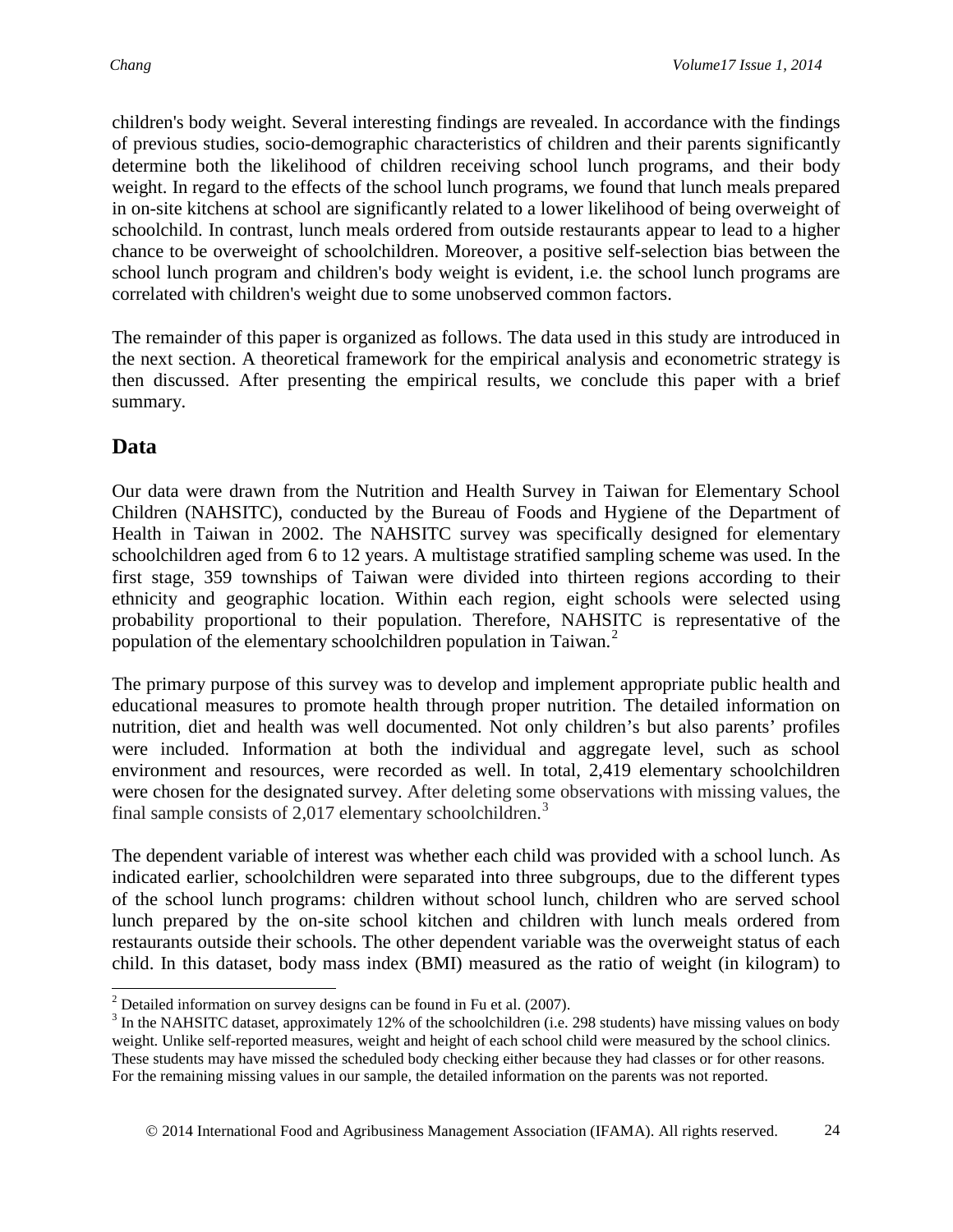height squared (in meters) is documented. Unlike the self-reported values, children's BMI were measured by the health department staff in each school. It has been documented that examining the association between school lunch programs and student's overweight is more important for policy makers than using the continuous measure of body mass index. Therefore, we define a binary variable to indicate whether or not each schoolchild is overweight, based on the official cutoffs determined by the Department of Health in Taiwan. The cutoff differs by student's age and gender.<sup>[4](#page-4-0)</sup>

Built upon the findings of previous studies on school food programs (e.g., Akin et al. 1983; Fox et al. 2009; Gleason 1995; Hofferth and Curtin 2005; Li and Hooker 2010; Maurer 1984; Mirtcheva and Powell 2009), several variables of the socio- demographic and lifestyle behaviors of schoolchildren, parental characteristics, family structure and school environmental conditions are specified. Children's characteristics are represented by age and gender (the variables Age and Male). Since hours of watching television has been shown to be significantly correlated with children's diet and weight (e.g., Anderson et al. 1998; Chang and Nayga 2009; Li and Hooker 2010), three dummy variables are specified to indicate if the average hours of television viewing of children at home are less than 1 hour (the reference group), between 1-2 (the variable TV12), 3-4 (the variable TV34) or more than 5 hours per day (the variable TV56), respectively. Based on the findings in Chang and Nayga (2009), eating breakfast is significantly associated with the body weight of children. Therefore, a dummy variable is also specified, indicating whether the schoolchildren eat breakfast every day at home.<sup>[5](#page-4-1)</sup>

In addition to the socio-demographic factors, some variables reflecting parental behaviors and family characteristics are included. Because the mother's education and employment status reflect the opportunity costs on time use that can be devoted to food preparation in the family (Akin et al. 1983; Chang and Nayga 2009), several dummy variables are specified to capture the effects of parental characteristics on children's body weight and the school lunch programs. With respect to the household characteristics, a variable indicating the number of siblings of each child is defined because it has been documented that the number of siblings is a significant factor of family structure concerning children's obesity in general (Formisano et al. 2013). Also, monthly family income is included to reflect the wealth and income of the household, and a variable reflecting the physical house size is specified to capture the physical home environment of each child.

The school environment also matters in regard to children's food consumption due to the fact that children usually spend at least 6 hours at school every day, and the school lunch programs provide the major food sources obtained at school (Li 2010; Story, Kaphingst, and French 2006). In recognition of the importance of the school environmental effects, we specify a continuous variable of the physical area of the school (Size\_M), a variable which measures the average hours of physical education classes per week (Physical S) and a dummy variable indicating whether the specific school is located in a metropolitan area (City\_M). In the section offering our

<span id="page-4-0"></span><sup>&</sup>lt;sup>4</sup> We thank anonymous reviewers for this thoughtful suggestion. The official cutoffs used to determine students' weight status can be found in the website of the Department of Health in Taiwan.

http://www.vghtpe.gov.tw/~nutr/forum/forum02/bmi2.htm.

<span id="page-4-1"></span><sup>&</sup>lt;sup>5</sup> In contrast to the case in the U.S, no school breakfast program is available in Taiwan.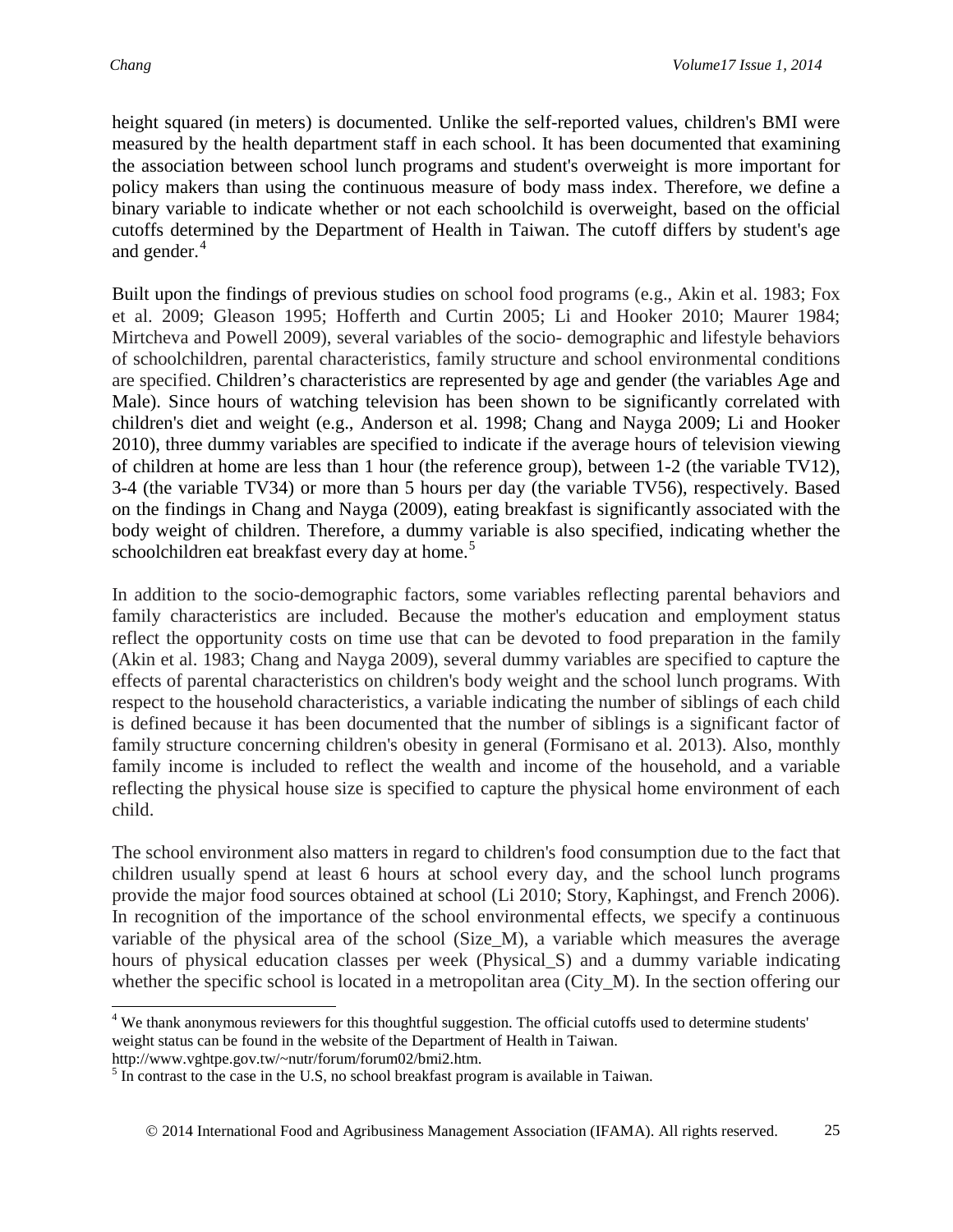empirical results, we first present the distribution of the body weight of schoolchildren in Table 1 according to the different school lunch programs. Detailed definitions follow, and the sample statistics of the selected explanatory variables are listed in Table 2 (see Appendix).

### **Methodology**

One important issue related to the empirical analysis of school lunch program has to be addressed, i.e. in addition to the observed children's, parents' and school characteristics, the school lunch program and students' body weight can still be correlated due to some unobserved common factors. In the case of Taiwan, each school can decide whether the school lunch given to the students is to be provided by the on-site kitchen of the school or ordered from outside restaurants. In addition, the parents can decide whether their schoolchildren will participate in the school lunch program or if they prefer to pack a lunch for them. Evidence of previous studies has indicated the existence of the endogeneity issue on the topic of school lunch programs. A common wisdom of these studies is that failing to cope with the endogeneity issue will result in inconsistent estimations.

To investigate the effects of the school lunch program on children's weight and accommodate the potential endogeneity problem indicated above, a mixed multinomial logit model proposed by Deb and Trivedi (200[6](#page-5-0)) and Deb et al. (2006) was configured. <sup>6</sup> To represent this concept, suppose child *i* has *j* different choices of the school lunch program. The indirect utility of child *i* associated with the  $j_{th}$  school lunch program  $(V_{ii}^*)$  can be defined as:

(1) 
$$
V_{ij}^* = z_i' \alpha_j + \beta_j h_{ij} + \zeta_{ij}
$$

where the vector  $z_i$  contains exogenous determinants, and  $h_{ij}$  represents the latent unobserved characteristics commonly associated with a child's participation in the school lunch program and his/her body weight;  $\alpha_i$ ,  $\beta_i$  are parameters to be estimated, and  $\zeta_{ii}$  is the error term. If we further assume the choice structure follows a multinomial logit model, then the probability of the *ith* child's choice of the *jth* program j can be shown as:

(2) 
$$
\Pr(d_{ij} | z_i, h_{ij}) = \frac{\exp(z_i \alpha_j + \beta_j h_{ij})}{1 + \sum_{m=1}^{J} \exp(z_i \alpha_m + \beta_m h_{im})}
$$

where  $d_{ij}$  is the indicator of the school lunch program. Given the outcome  $y_i$  (i.e. if the child is overweight) being a binary variable, the expected body weight status of the  $i_{th}$  child can be formulated as:

(3) 
$$
\Pr(y_i = 1 | d_{ij}, x_i, h_{ij}) = m(x_i \circ g + \sum_{j=1}^{J-1} \gamma_j d_{ij} + \sum_{j=1}^{J-1} \lambda_j h_j)
$$

<span id="page-5-0"></span> <sup>6</sup> Deb and Trivedi (2006) and Deb et al. (2006) used the mixed multinomial logit model to study the effects of different health insurance programs on healthcare utilization in the U.S.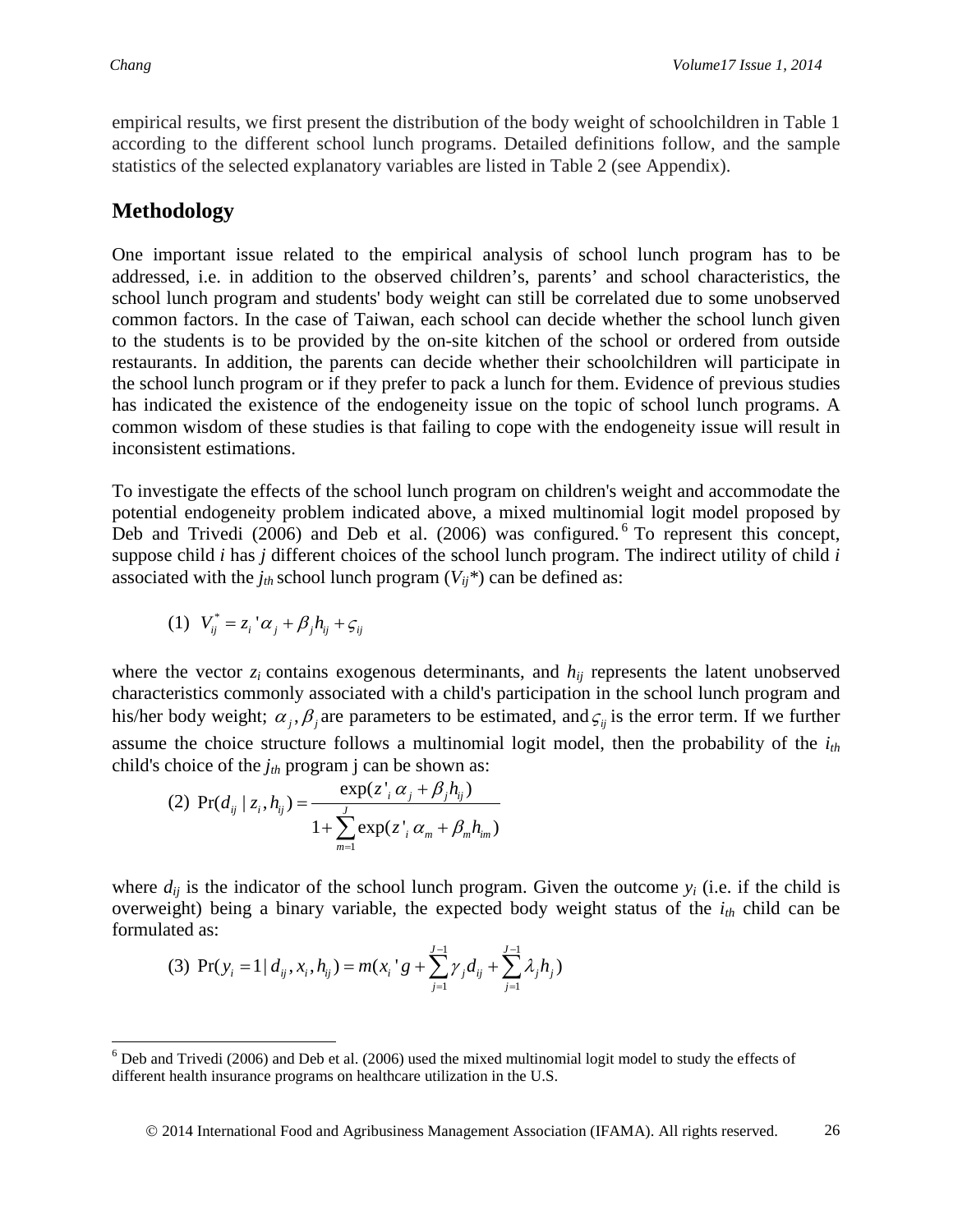where  $x_i$  is a set of exogenous variables that determines if a child is overweight, and  $g, \gamma_i, \lambda_i$  are the parameters to be estimated. As a result, the expected weight status equation of children is a function of the exogenous determinants (*xi*), the indicator of the school lunch program (*dij*) and the unobserved common factors that are correlated with the school lunch programs  $(h_i)$ ;  $m(.)$  is the link function. Therefore, parameter  $\gamma$  captures the effects of the  $j_{th}$  lunch program on the children's weight. In addition,  $\lambda_i$  captures the endogeneity (i.e. self-selection effect) between the *jth* program and child's body weight.

If we further assume that the marginal density function of the weight status equation follows a logistic distribution, the joint distribution of the participation decisions of school lunch programs and the body weight status equations can be written as the product of the marginal density function, as (see Deb and Trivedi 2006):

(4) 
$$
\Pr(y_i, d_{ij} | x_i, z_i, h_i) = f(y_i | d_{ij}, x_i, h_j)^* \Pr(d_{ij} | z_i, h_j)
$$

Using Eq. (4), the consistent estimators of the parameters  $\alpha_j$ ,  $\beta_j$ ,  $g$ ,  $\gamma_j$ ,  $\lambda_j$  can be estimated by the maximum likelihood estimation method. As indicated by Deb et al. (2006), Eq. (4) does not have a closed form; therefore, we use the Halton sequences random draw method suggested by Deb et al. (2006) for the empirical estimation.

Regarding the condition of model identification, Deb and Trivedi (2006) noted that the model is econometrically identified due to the non-linear functional form of the maximum likelihood function. However, to avoid the overburden of the identification relying on the functional form, some exclusion variables (i.e. the instrumental variables) can be used; they are helpful in deriving the empirical estimation. In the case of the school lunch program in Taiwan, the types of school lunch programs are jointly determined by schools and the board of parents. Therefore, both the school characteristics and socio-democratic characteristics of the parents of the schoolchildren are expected to have direct effects on the types of school lunch programs as well as the children's body weight. In this case, finding an appropriate exclusion variable (or the instrumental variable) is not obvious. In the empirical specification, we specify the same set of explanatory variables in the equation of the school lunch program and children's body weight. In so doing, the model identification condition can still be reached by relying on the non-linear functional form of the maximum likelihood function.<sup>[7](#page-6-0)</sup>

# **Empirical Results**

### *Sample Statistics of the Body Weight Status of Schoolchildren*

Table 1 presents the sample statistics of the weight status of schoolchildren by different types of school lunch programs. In total, 102 elementary schools and 2,017 schoolchildren were selected in our sample. The sample distribution shows that 60 out of 102 schools purchased lunch boxes

<span id="page-6-0"></span> $7$  We thank anonymous reviewers for this observation.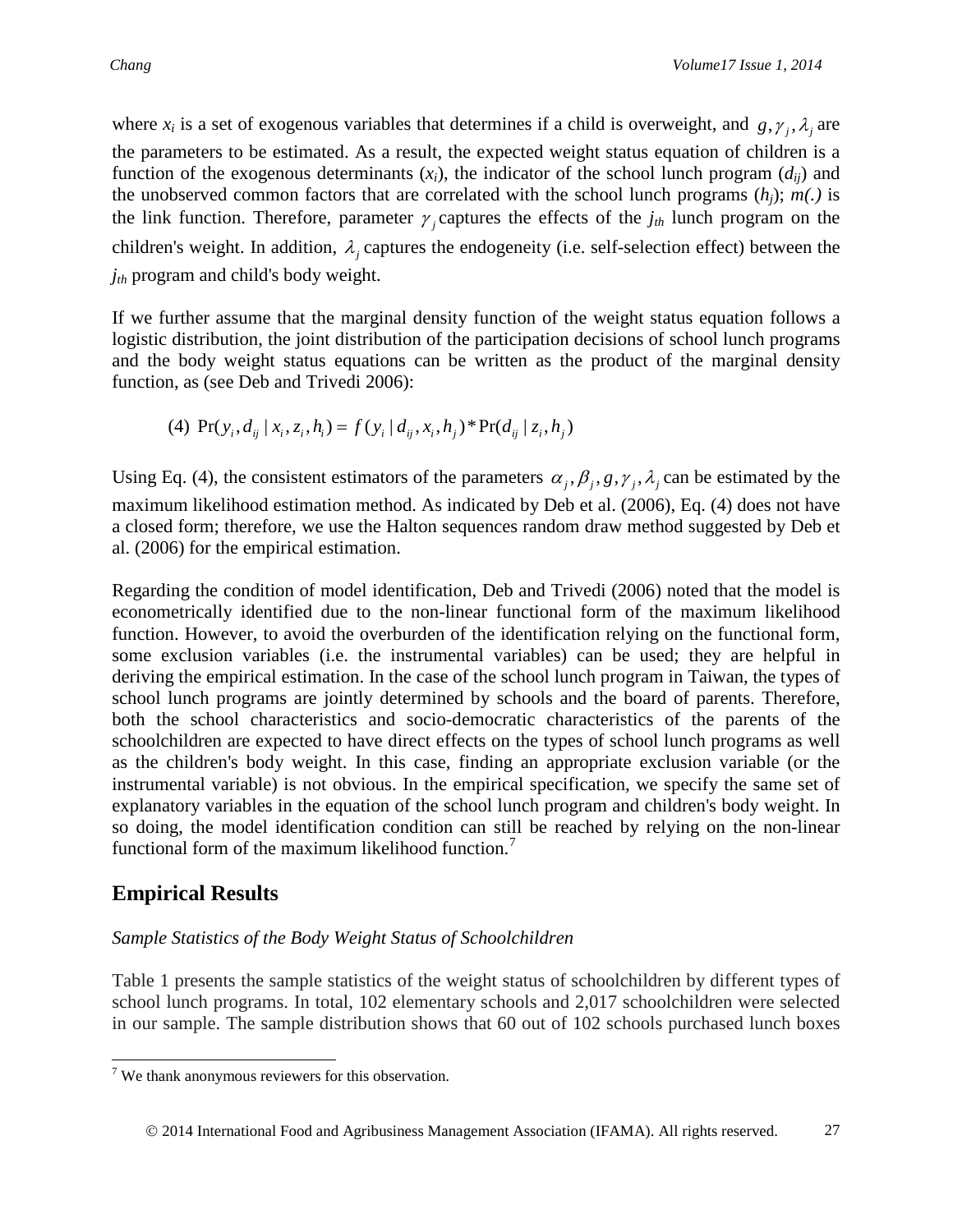from outside school restaurants, while 31 of them made lunch in food facilities at school. With respect to the sample distribution of the body weight of children, it is evident that schoolchildren who were offered lunch boxes from restaurant orders exhibited higher values of BMI (19.29) compared to those who were offered lunch boxes from school facilities (16.18), on average. The corresponding rates of schoolchildren who are overweight or obese for these two groups are 28.6% and 24.2%, respectively. The differences in body weight of schoolchildren are found to correlate to different school lunch programs; however, this can only be regarded as a snapshot because the differences in school and parental characteristics among children in different school lunch program groups are not controlled.

| <b>Types of school</b><br>lunch programs | <b>Total number</b><br>of schools | <b>Total number</b><br>of students | <b>Body mass index</b><br>(kg/m <sup>2</sup> ) | Overweight<br>$(\%)^{\#}$ |
|------------------------------------------|-----------------------------------|------------------------------------|------------------------------------------------|---------------------------|
|                                          | 11                                | 204                                | 17.92                                          | 26.1%                     |
| No school lunch program                  |                                   |                                    | (3.27)                                         |                           |
|                                          | 31                                | 626                                | 16.18                                          | 24.2%                     |
| Prepared by school kitchen               |                                   |                                    | (3.00)                                         |                           |
| Purchased from outside-                  | 60                                | 1,187                              | 19.29                                          | 28.6%                     |
| school restaurants                       |                                   |                                    | (3.75)                                         |                           |

| Table 1. Sample distribution of students weight by different types of school lunch programs |
|---------------------------------------------------------------------------------------------|
|---------------------------------------------------------------------------------------------|

In total, 102 elementary schools and 2,017 schoolchildren were included in our sample.

*(.)* is the standard deviation of the continuous variable. #

The official cutoffs of the body mass index into overweight status are defined by the Department of Health in Taiwan.

#### *Effects of the School Lunch Programs on Schoolchildren's Overweight*

The estimations of the mixed multinomial logit model are presented in Table 3. We begin our discussion of the empirical results by looking at the association between school lunch programs and children's body weight status. Because children's weight status is specified as a binary variable to indicate whether they are overweight, the coefficient directly estimated from the model does not capture the magnitude of the association of the explanatory variables. To provide a more intuitive interpretation of our finding, the marginal effect which captures the change in the likelihood of being overweight of schoolchildren resulting from the change in the explanatory variables is also reported. As exhibited in Table 3, a significant relationship between the school lunch programs and children's weight status is evident.<sup>[8](#page-7-0)</sup> Moreover, the associations do differ according to the lunch meal preparations at school. Compared to the children who go to schools which provide no school lunch programs (the reference group), children who are served

<span id="page-7-0"></span><sup>&</sup>lt;sup>8</sup> The interpretation of our findings calls for caution. Due to the confidentiality concern, sampling weights used in the NAHSITC survey are unavailable to us. Therefore, the standard errors of the estimates are calculated using the bootstrap method with 500 replications, rather than the weighted standard errors. As pointed out by an anonymous reviewer, ignoring the survey design may result in downward biased standard errors of the parameters and overstating statistical significant findings.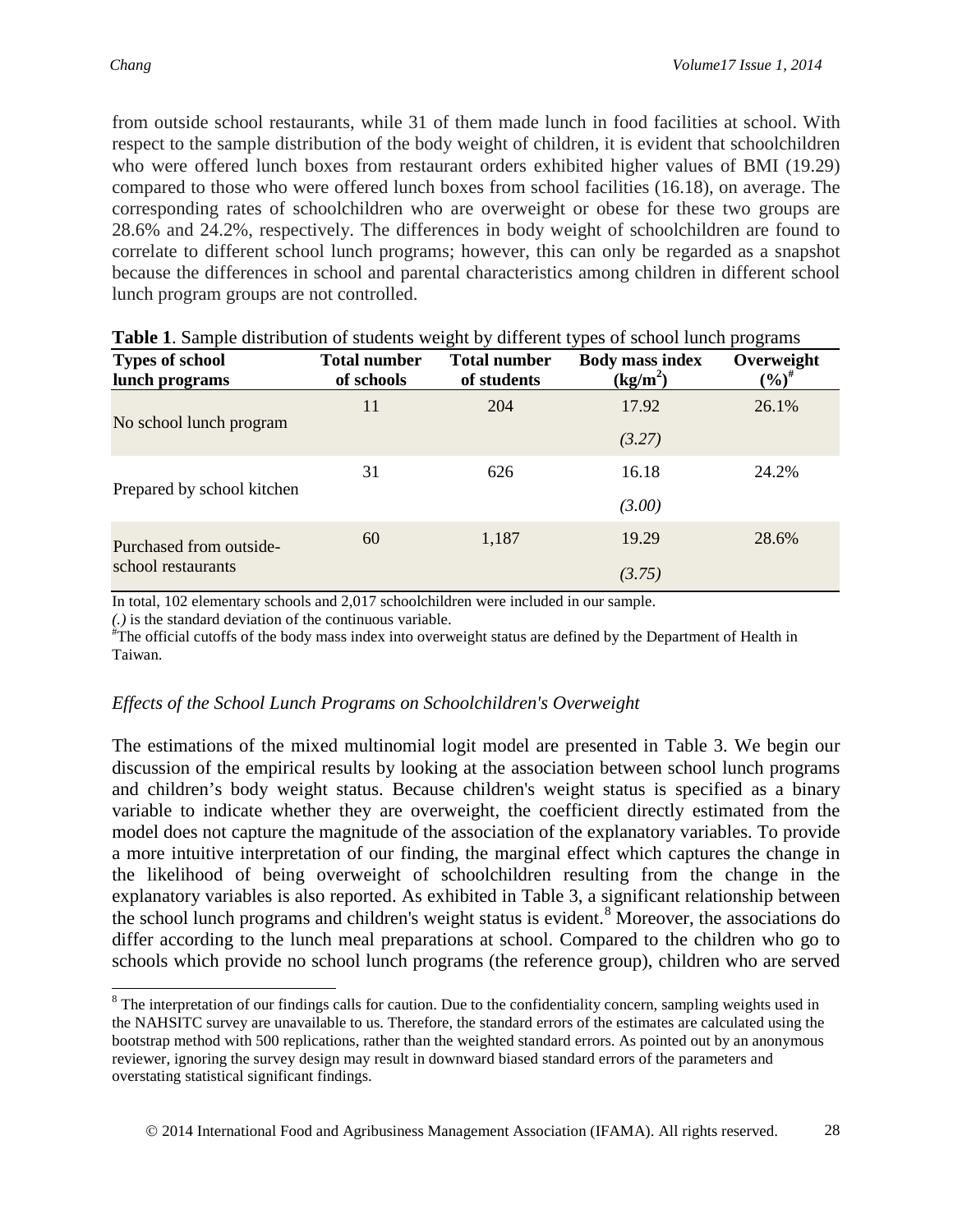lunch meals provided by schools' on-site kitchens have a lower likelihood of being overweight by 9.6 percentage points (the marginal effect of the variable *School kitchen*). In contrast, students who go to schools serving lunch meals of restaurant orders have a higher propensity to be overweight by 12.5 percentage points (the marginal effect of the variable *Outside-school restaurants*). Both are statistically significant at the 5% level or higher. Several explanations are possible in regard to interpreting these findings. First, a positive association between ordered lunch meals and children's chances of being overweight may reflect the intense business competition between restaurants. Restaurants have to make their food attractive to schoolchildren in order to maintain their business ties to the schools. Therefore, their lunch boxes are usually more likely to be oily and to contain more saturated fat to cater to the appetite of the children (Tong Foundation 2007). For instance, fried chicken and red meat are more commonly seen in lunch boxes prepared by the outside restaurants (Tong Foundation 2007). Given the fact that schools who order lunch boxes from food companies or restaurants outside the school usually only monitor the quantities of food servings to satisfy the requirement of the School Hygiene Law, the nutrients or food quality can more easily fail to match the standards of a healthy diet. In contrast, lunch meals prepared by school kitchens are handled by nutritionists on campus; therefore, these lunch meals are more concerned with health than with taste. In addition, more vegetables and fruits are likely to be offered by the school kitchen. Our findings may also reflect the fact that children usually do not finish all of the served food prepared by the school kitchen, especially dishes with more fruits and vegetables instead of fried meat, compared to the restaurant ordered lunch boxes.<sup>[9](#page-8-0)</sup>

Our findings may also help to explain the inconclusive findings in previous studies on the effects of school lunch programs on childhood obesity. The positive effect of lunch meals ordered from the restaurants on children's overweight is in accordance with Schanzenbach (2009). On the other hand, the negative effect of lunch meals prepared by school kitchens on a child's overweight is not inconsistent with the findings in Hofferth and Curtin (2005) and Millimet, Tchernis, and Husain (2008).

Our results are supportive of the endogeneity problem linking school lunch programs and children's overweight. The estimated self-selection parameter*λ\_kitchen* is significant at the 10% level, which supports the existence of selection bias. More specifically, the school lunch programs and children's overweight may be correlated due to some unobserved common factors. For instance, parents who are more knowledgeable about nutrition may pay more attention to their children's wellbeing and may take better actions to improve their children's health, such as packing a healthy lunch, restricting TV viewing, signing up their children for sports, etc. These children may have a lower likelihood of being overweight or obese. Since the information regarding this factor is not observed in our dataset, it is likely to simultaneously affect children's body weight and the type of schools that children attend, so that the endogeneity problem can occur. Our finding of the significant selection bias is not consistent with evidence in the U.S. (Millimet, Tchernis, and Husain 2008; Schanzenbach 2009).

<span id="page-8-0"></span><sup>&</sup>lt;sup>9</sup> The information can be found at http://www.epochtimes.com/gb/7/4/4/n1668075.htm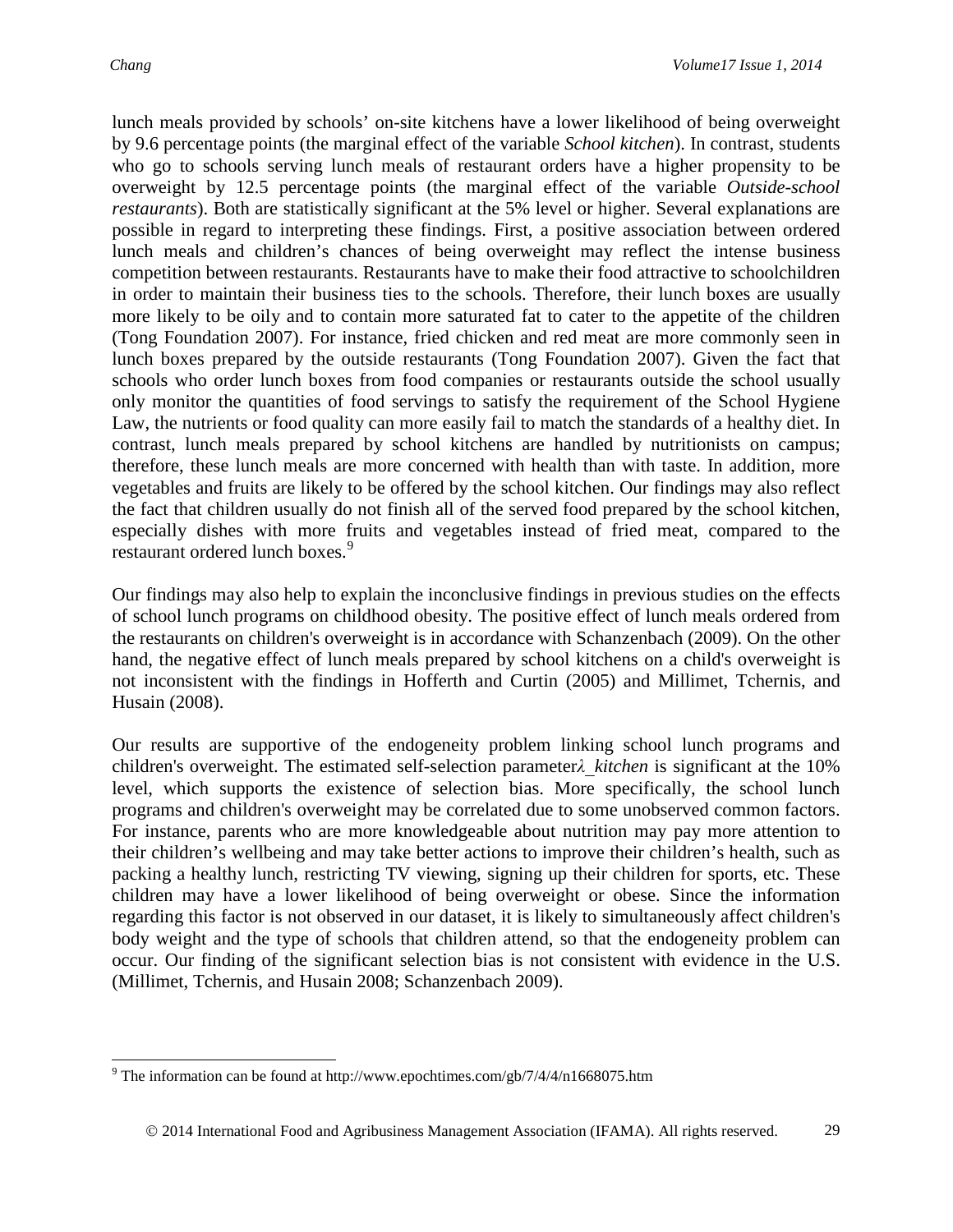|                               |                       |       | <b>School Lunch Program</b>          |       |                        |           |                                  |
|-------------------------------|-----------------------|-------|--------------------------------------|-------|------------------------|-----------|----------------------------------|
|                               | <b>School kitchen</b> |       | <b>Outside-school</b><br>restaurants |       | If child is overweight |           |                                  |
| <b>Variable</b>               | Coefficient           | SE    | Coefficient                          | SE    | Coefficient            | <b>SE</b> | <b>Marginal</b><br><b>Effect</b> |
| School kitchen                |                       |       |                                      |       | $-1.010**$             | 0.422     | $-0.096$                         |
| Outside-school<br>restaurants |                       |       |                                      |       | $1.631$ ***            | 0.384     | 0.125                            |
| Age                           | $-0.074$ **           | 0.040 | $-0.012$ ***                         | 0.004 | $-0.031$               | 0.035     | $-0.008$                         |
| Male                          | $-0.211$              | 0.191 | $-0.136$                             | 0.170 | $0.265$ **             | 0.109     | 0.060                            |
| Sibling                       | $-0.028$              | 0.106 | 0.140                                | 0.092 | $-0.022$               | 0.062     | $-0.006$                         |
| House size                    | 0.001                 | 0.007 | 0.005                                | 0.007 | $-0.002$               | 0.002     | $-0.001$                         |
| Income                        | 0.013                 | 0.027 | $-0.044*$                            | 0.026 | $0.010*$               | 0.005     | 0.002                            |
| Senior_M                      | $-0.566$              | 0.384 | $-0.471$                             | 0.371 | 0.189                  | 0.193     | 0.048                            |
| Junior_M                      | $-0.239$              | 0.370 | $-0.103$                             | 0.347 | 0.170                  | 0.218     | 0.047                            |
| <b>Breakfast</b>              | $-0.505$ **           | 0.245 | $-0.327$ ***                         | 0.135 | $-0.243*$              | 0.137     | $-0.056$                         |
| <b>TV56</b>                   | 0.126                 | 0.414 | $-0.075$                             | 0.383 | 0.132                  | 0.177     | 0.025                            |
| <b>TV34</b>                   | 0.181                 | 0.277 | 0.019                                | 0.241 | $-0.050$               | 0.181     | $-0.018$                         |
| Job_M                         | 0.038                 | 0.314 | 0.020                                | 0.308 | $-0.064$               | 0.107     | $-0.012$                         |
| $City_S$                      | $1.341*$              | 1.016 | 0.446                                | 0.982 | $-0.069$               | 0.151     | $-0.002$                         |
| Size_S                        | $0.176$ ***           | 0.045 | $0.243**$                            | 0.094 | 0.093                  | 0.067     | 0.021                            |
| Physical_S                    | $0.664$ **            | 0.309 | 0.140                                | 0.768 | 0.033                  | 0.093     | 0.012                            |
| Constant                      | 0.804                 | 1.141 | $2.025*$                             | 1.131 | $-0.977*$              | 0.582     |                                  |
| $\lambda$ kitchen             |                       |       |                                      |       | $-0.348*$              | 0.264     |                                  |
| $\lambda$ restaurant          |                       |       |                                      |       | 0.020                  | 0.403     |                                  |
| Log-likelihood                | $-2,998$              |       |                                      |       |                        |           |                                  |

**Table 3.** Estimation of the mixed multinomial logit model

The reference group of the school lunch program is the non-participants.

\*\*\*, \*\*, \* indicate the significance at the 1%, 5%, and 10% level, respectively.

#### *Other Determinants of the School Lunch Programs*

Although it is not the primary focus of this study, we briefly discuss the associations between other exogenous determinants and the school lunch programs. As exhibited in Table 3, children's characteristics and lifestyle behaviors, family characteristics, and mother's behaviors and school environmental conditions significantly determine the likelihood of children receiving school lunches. Age is negatively associated with these two kinds of lunch programs, and the association is more pronounced for the lunch meals prepared by school kitchens. Also, in accordance with the findings of Chang and Nayga (2009), children who eat breakfast every day are less likely to have school lunches. This finding may reflect the fact that meal planners (parents) for this group of children may have greater nutritional knowledge regarding their children's health and food consumption; therefore, they may spend more time in preparing their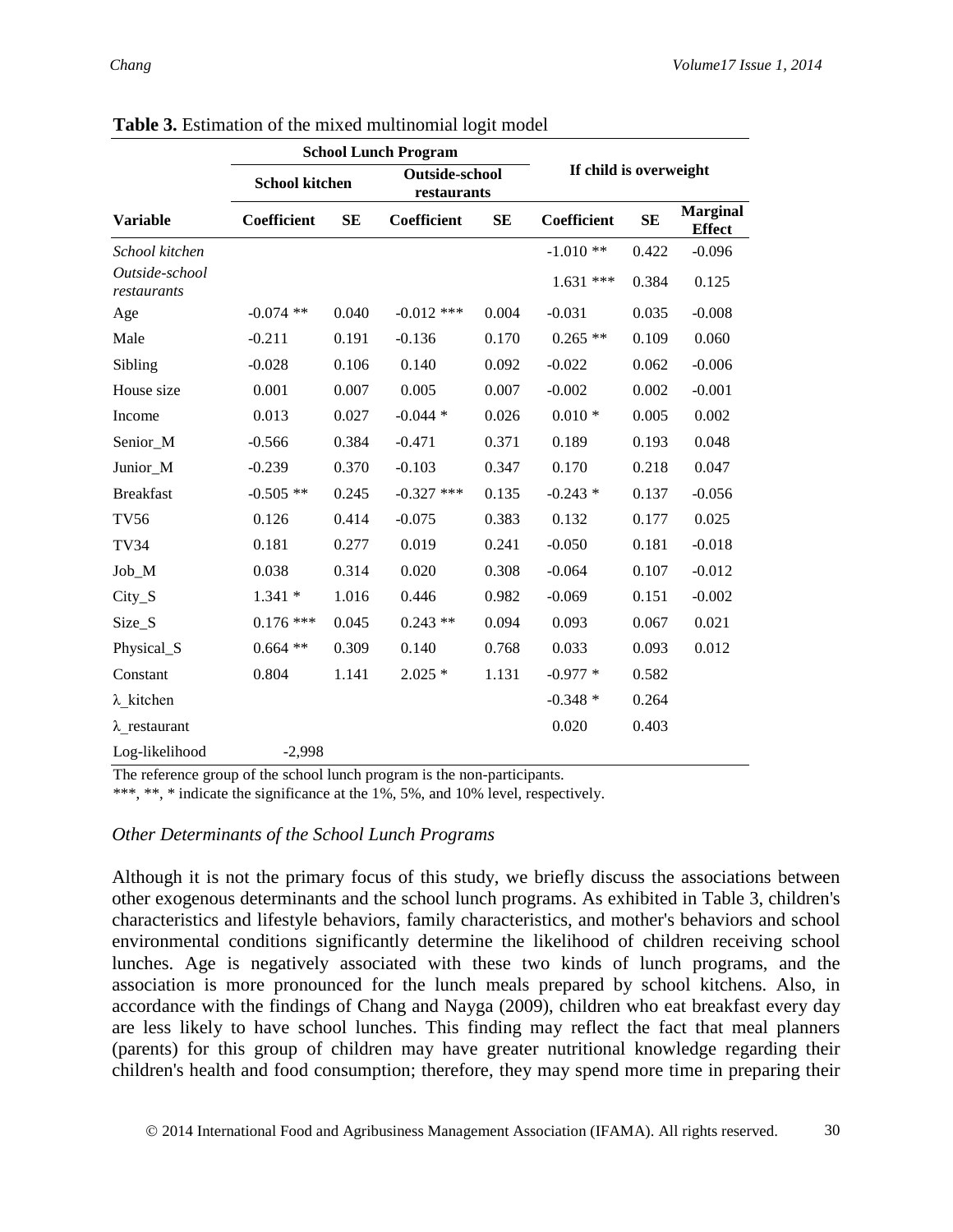own lunch boxes for their children. Compared to the school-served lunch meals, the selfprepared lunch meals by parents are expected to be much healthier.

Family characteristics also matter. Results indicate that children living in households with higher income are less likely to go to schools which serve lunch meals by outside restaurants. This result is in agreement with the policy objective whereby children of poor families are subsidized for their lunch meals; therefore, they are more likely to have school lunch. Consistent with the findings of previous studies (e.g., Akin et al. 1983), the mother's employment status is significantly correlated with children's school lunch programs. Compared to the children of unemployed mothers, children with working mothers are more likely go to a school serving lunch meals. This finding may reflect the substitution effect of time between work and preparing meals for their children. Finally, school conditions significantly determine the likelihood of children having school meals. Children who study at large elementary schools, or with more hours per week of physical education classes, or located in large cities are more likely to obtain school-served meals.

### *Other Determinants of Schoolchildren's Overweight*

In addition to the school lunch programs, some other variables also significantly determine a child's weight status. Gender difference in body weight status is evident; the results show that boys have a higher chance of being overweight compared to girls. Although the finding is statistically insignificant, in accordance with Li and Hooker (2010), compared to the children who spend less than 1 hour in viewing television per day, children who spend at least 5 hours viewing television have a higher chance of being overweight by 2.5 percentage points. This result is supportive of the belief that TV watching usually correlates to poor diet quality, and thus affects the energy balance of the children. Eating breakfast is also important. Compared to their counterparts, children who eat breakfast have a lower chance of being overweight by 5.6 percentage points. Socio-demographic characteristics of the mothers and the family are also crucial factors. Children who live in households with higher income are more likely to be overweight. The results show that an additional \$10,000 in monthly family income increases children's chance of being overweight by 0.2 percentage points.

# **Conclusions**

Childhood obesity is a global epidemic associated with lifestyle, dietary patterns, and living environment, especially regarding food and the school environment. A better understanding of the relationship between children's overweight and lunches eaten at school will help policymakers to identify strategies to effectively combat childhood obesity. A considerable body of literature has addressed the issues of school lunch programs; however, most of them emphasize the extent to which socio-demographic factors, family condition and parental behaviors are associated with the likelihood of school lunch participation. Only a few studies conducted in the U.S. have investigated the extent to which school food programs are correlated with children's health; studies from Asian countries are generally silent on this topic. This study contributes to previous studies by assessing the association between school lunch programs and the body weight status of the elementary schoolchildren in Taiwan. In contrast to the case in the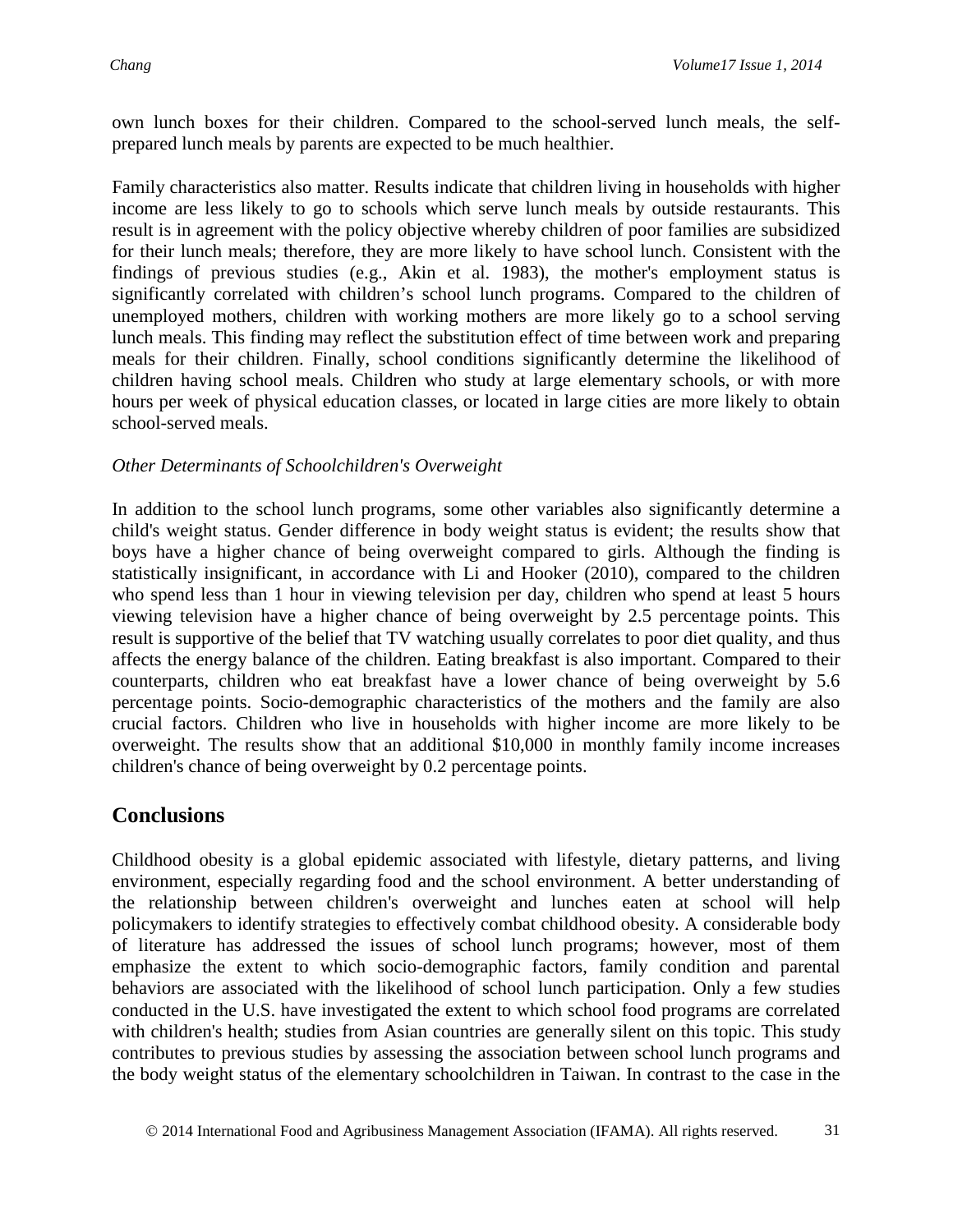U.S., a unique system of school lunch programs is implemented in Taiwan, i.e. each school has the option to conduct food programs using their on-site kitchen, or to simply order from food companies or restaurants nearby. This study makes distinctions of the extent to which these different types of food preparations of the school lunch programs may have different associations with children being overweight.

Using a nationwide dataset of elementary schoolchildren in Taiwan, we estimated a mixed multinomial logit model to capture the potential endogeneity between school lunch programs and children's weight status. Several interesting findings were revealed: parental characteristics, family conditions and school environmental conditions are significantly associated with the choice of school lunch programs. Most importantly, different school lunch programs have different associations with children's body weight. Compared to children who go to schools without school lunch meals, children who go to schools serving lunch meals prepared in on-site kitchens at schools have a lower likelihood of being overweight. In contrast, children who go to schools serving restaurant-ordered lunch boxes have a higher chance of being overweight.

Policy implications that can be inferred from our study are straightforward. Providing school lunch is not necessary to alleviate the increasing overweight problem of schoolchildren. Moreover, since the effectiveness of the policy depends on the way that the food is prepared, the government should manage the way food is prepared in schools. In addition, more information on healthy nutrition could be provided to the parents of schoolchildren.

Some caution is required in interpreting our findings. First, we explain the associations between different types of school lunch programs and children's overweight by the fact that restaurantordered lunch boxes are oilier and less healthy than lunch meals prepared at on-site kitchens (Tong Foundation 2007). Comparing the lunch menu or food list between restaurant-ordered and self-prepared lunch meals will be useful to further confirm our hypothesis. Due to the lack of detailed information on what is actually provided to schoolchildren, we are unable to further address this issue. In addition, it is likely that private and public schools may have different ways of preparing their lunch meals to students (Tsu 2005). If more detailed information of school characteristics becomes available, further research can investigate this interesting issue. Finally, despite our control over potential endogeneity between school lunch programs and children's obesity, with the empirical results supporting self-selection, using more sophisticated panel data can further attest to the robustness of our findings.

# **Acknowledgements**

The author thanks four anonymous reviewers and the journal editor for valuable comments, as well as the Department of Health in Taiwan for making the data available. Partial funding support provided by the National Science Council in Taiwan is also appreciated. The results and conclusions are those of the author and are not those of the Department of Health in Taiwan. The author is responsible for any remaining errors or omissions.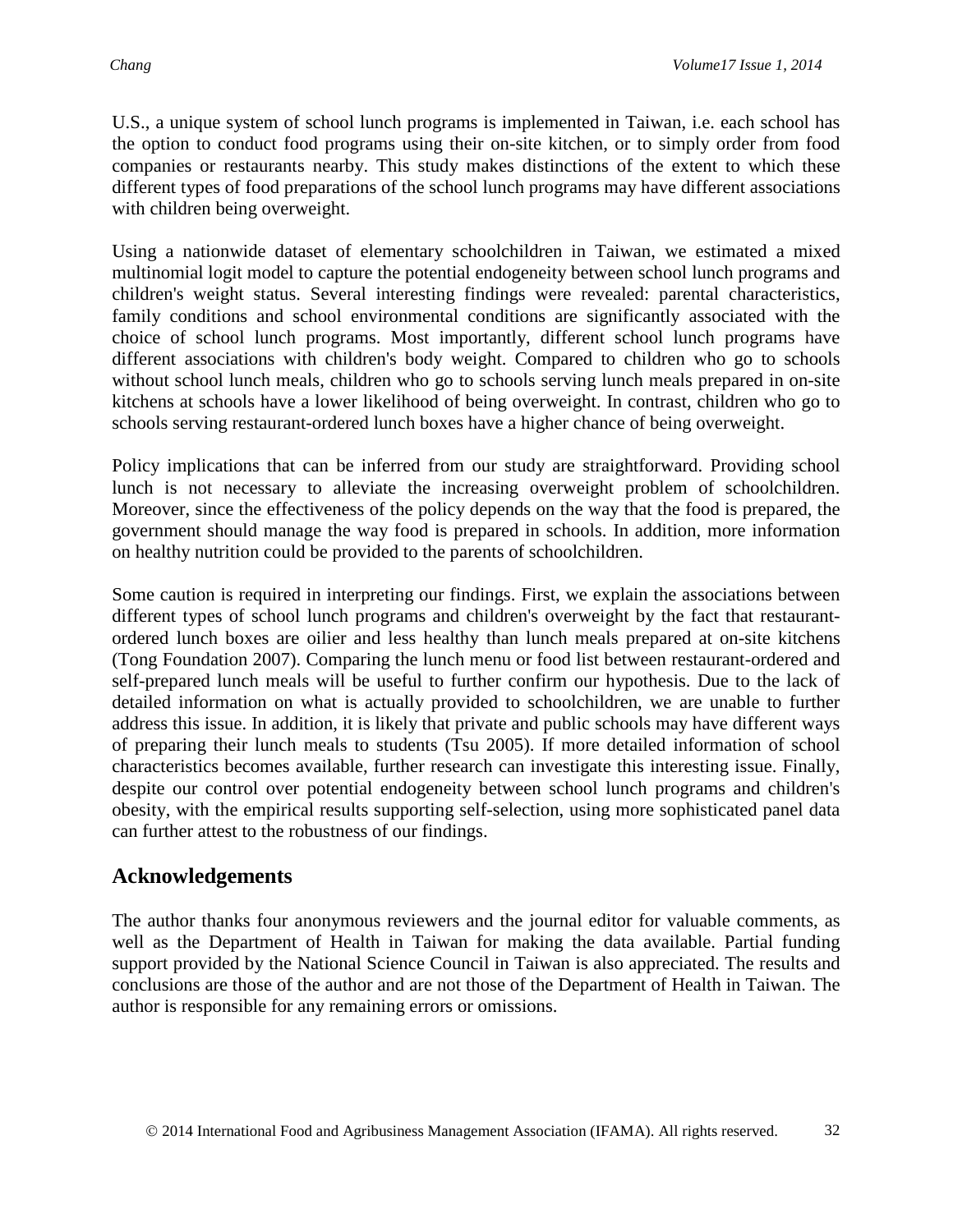### **References**

- Akin, J., D. Guilkey, B. Popkin and J. Wyckoff. 1983. The demand for school lunches an analysis of individual participation in the school lunch program. *Journal of Human Resources* 18: 213–230.
- Andersen, R., C. Crespo, S. Bartlett, L. Cheskin and M. Pratt. 1998. Relationship of physical activity and television watching with body weight and level of fatness among children: results from the third National Health and Nutrition Examination Survey. *Journal of American Medicine Association* 279: 938–942.
- Chang, H. and R. Nayga. 2009. Television viewing, fast food consumption and children's obesity. *Contemporary Economic Policy* 27: 293–307.
- Chen, L., M. Wahlqvist, N. Teng and H. Lu. 2009. Imputed food insecurity as a predictor of disease and mental health in Taiwanese elementary school children. *Asia Pacific Journal of Clinical Nutrition* 18: 605–619.
- Chen, L., K. Fox, A. Haase and J. Wang. 2006. Obesity, fitness, and health in Taiwanese children and adolescents. *European Journal of Clinical Nutrition* 60: 1367–1375.
- Daniels, S. 2006. The consequence of childhood overweight and obesity. *The Future of Children* 16: 47–68.
- Deb, P. and Trivedi, P. 2006. Specification and simulated likelihood estimation of a non-normal treatment-outcome model with selection: application to health care utilization. *Econometric Journal* 9: 307–331.
- Deb, P., C. Li, P. Trivedi and D. Zimmer. 2006. The effect of managed care on use of health care services: results from two contemporaneous household surveys. *Health Economics* 15: 743–760.
- Dietz, W. 1998. Health consequences of obesity in youth: childhood predictors of adult disease. *Pediatrics* 101: 518–525.
- Formisano, A., M. Hunsberger, K. Bammann, B. Vanaelst, D. Molnar, L. Moreno, M. Tornaritis, T. Veidebaum, L. Lissner, G. Barba and A. Siani. 2013. Family structure and childhood obesity: results of the IDEFICS Project. *Public Health Nutrition* 20: 1–9.
- Fox, M., A. Dodd, A. Wilson and P. Gleason. 2009. Association between school food environment and practices and body mass index of US public school children. *Journal of American Dietetic Association* 109: S108–S117.
- Fu, M., L. Cheng, S. Tu and W. Pan. 2007. Association between unhealthful eating patterns and unfavorable overall school performance in children. *Journal of American Dietetic Association* 107: 1935–1943.
	- 2014 International Food and Agribusiness Management Association (IFAMA). All rights reserved. 33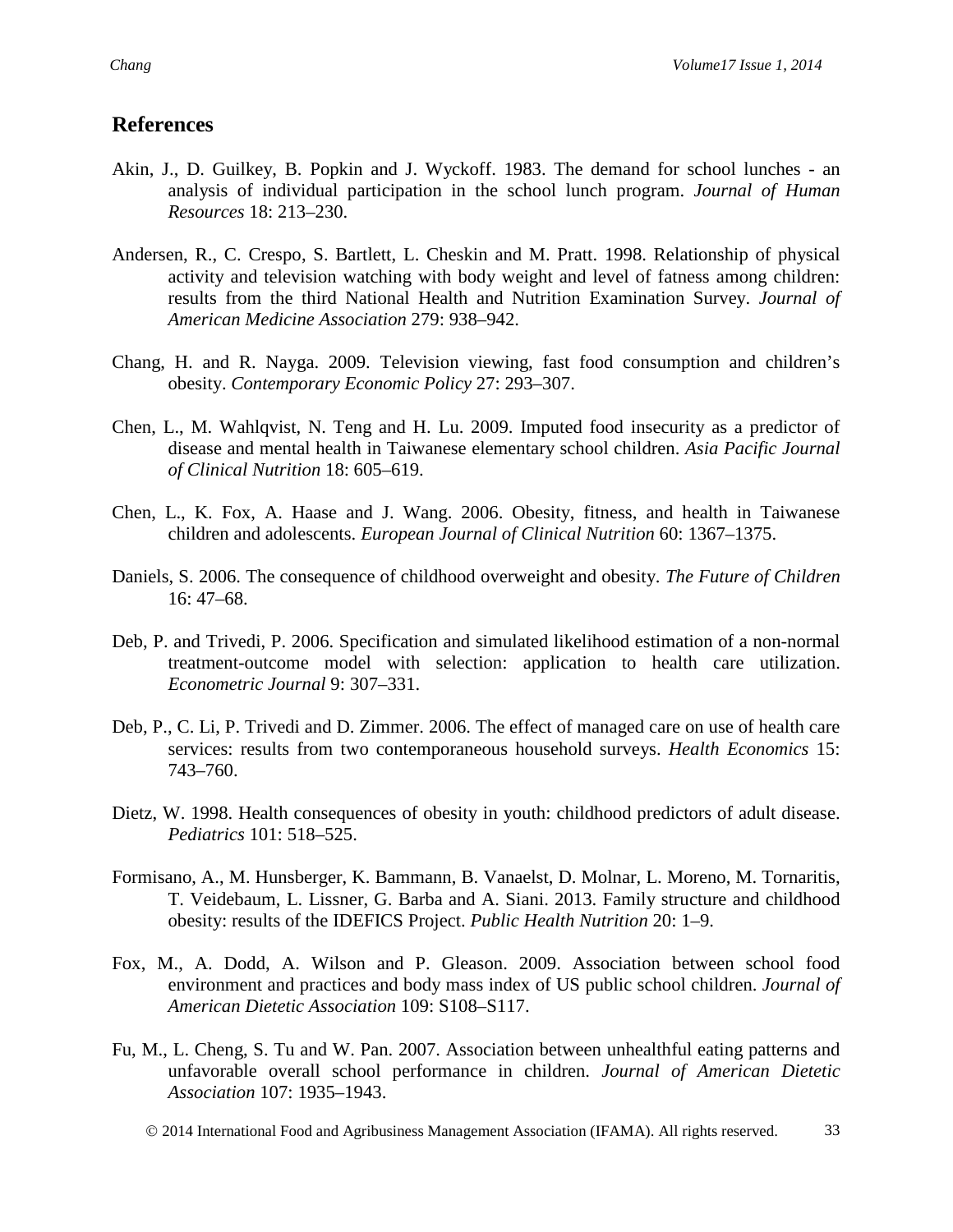- Gleason, P. 1995. Participation in the national school lunch program and the school breakfast program. *American Journal of Clinical Nutrition* 61: 213S–220S.
- Hsieh, P. and M. FitzGerald. 2005. Childhood obesity in Taiwan: review of the Taiwanese literature. *Nursing & Health Sciences* 7: 134–142.
- Hofferth, S. and S. Curtin. 2005. Poverty, food programs, and childhood obesity. *Journal of Policy Analysis and Management* 24: 703–726.
- Li, J. and N. Hooker. 2010. Childhood obesity and schools: evidence from the national survey of children's health. *Journal of School Health* 80: 96–103.
- Maurer, K. 1984. The national evaluation of school nutrition programs: factors affecting student participation. *American Journal of Clinical Nutrition* 40: 425–447.
- Millimet, D., R. Tchernis and M. Husain. 2008. School nutrition programs and the incidence of childhood obesity. *IZA Discussion Papers* No. 3664. Bonn, Germany.
- Ministry of Education. 2002. *School hygiene law: laws & regulations databases of the Republic of China*. Taipei, Taiwan.
- Mirtcheva, D. and L. Powell. 2009. Participation in the national school lunch program: importance of school-level and neighborhood contextual factors. *Journal of School Health* 79: 485–494.
- Schanzenbach, D. 2009. Do school lunches contribute to childhood obesity? *Journal of Human Resource* 44: 684–709.
- Staiger, D. and J. Stock. 1997. Instrumental variables regression with weak instruments. *Econometrica* 65: 557–586.
- Story, M., K. Kaphingst and S. French. 2006. The role of schools in obesity prevention. *Future Children* 16: 109–142.
- Tong Foundation. 2007. *Survey on status and quality of school lunch in Taiwan*. Taipei, Taiwan (in Chinese).
- Tsu, J. 2005. The study of the difference between the nutritional lunch provided by private management of public school and public-owned and public-management school. *School Administration Bimonthly Magazine* 35: 170–188 (in Chinese).
- Whitaker, R., J. Wright, M. Pepe, K. Seidel and W. Dietz. 1997. Predicting obesity in young adulthood from childhood and parental obesity. *New England Journal of Medicine* 37: 869–873.